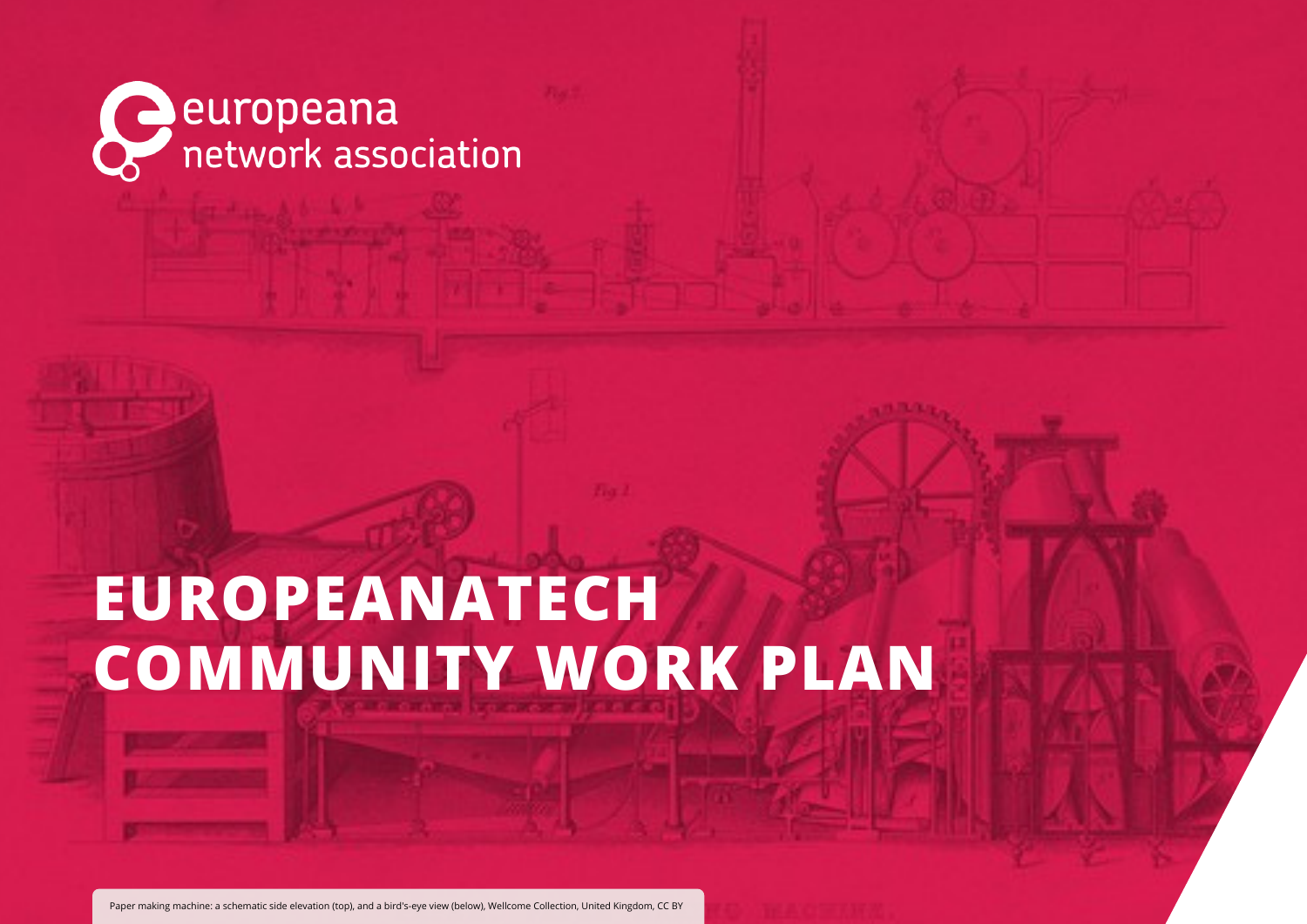

# **TABLE OF CONTENT**

| 1. Steering Group composition     |   |
|-----------------------------------|---|
| 2. Community Aspirations for 2021 | 4 |
| 3. Community priority areas       | 5 |
| 4. Task forces and working groups | 7 |
| 5. Community outreach and         | 8 |
| communications                    |   |
| 6. Other activities               |   |
| 7. Budget                         |   |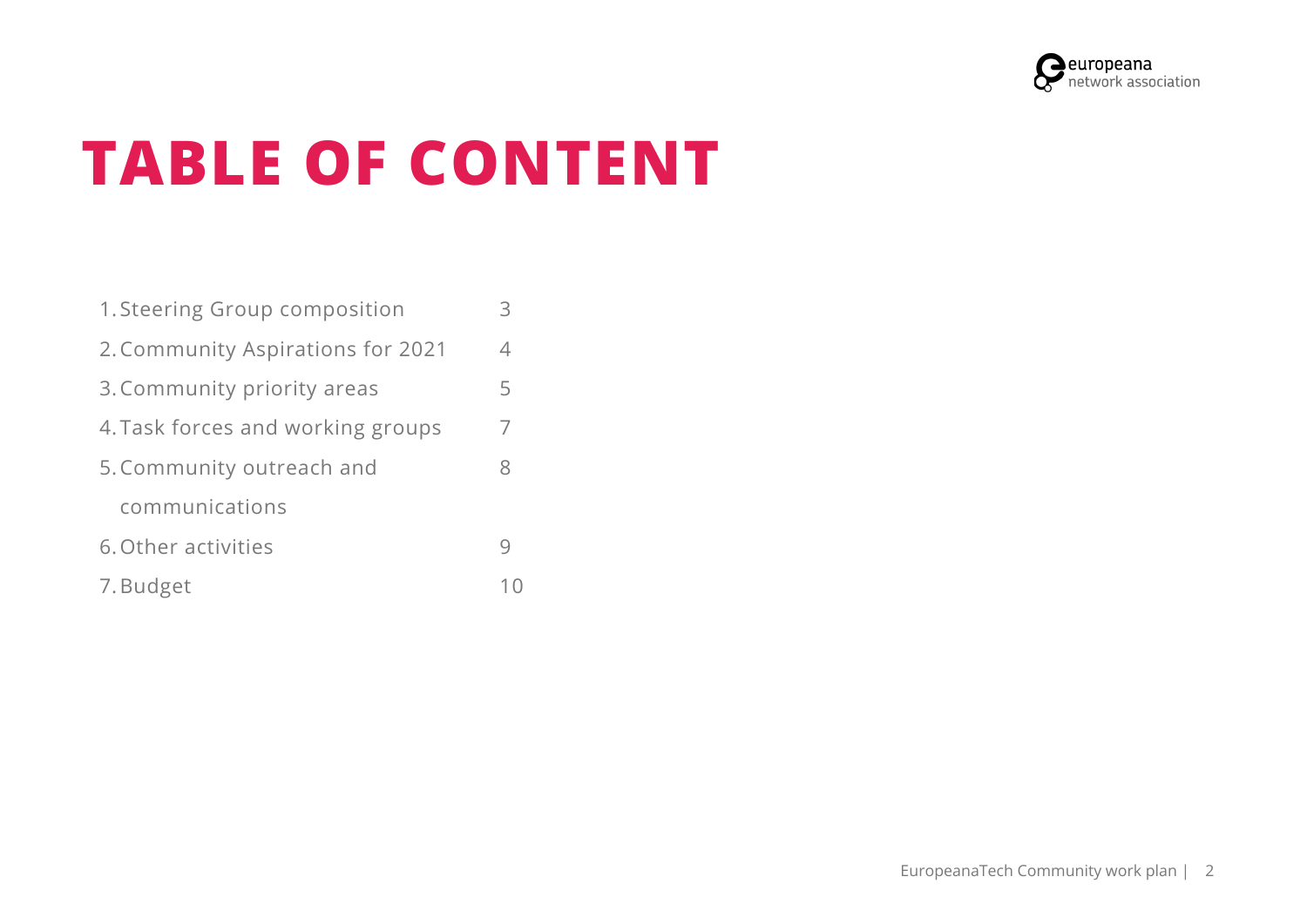

### **1. STEERING GROUP COMPOSITION**

EuropeanaTech Steering Group: Chair:

Clemens Neudecker

Co-Chairs:

- Georgia Angelaki
- Henk Alkemade

Managers:

- Gregory Markus
- Antoine Isaac

Steering Group Members:

- Kate Fernie
- Ina Blümel
- Johan Oomen
- David Haskiya
- Makx Dekkers
- Larissa Borck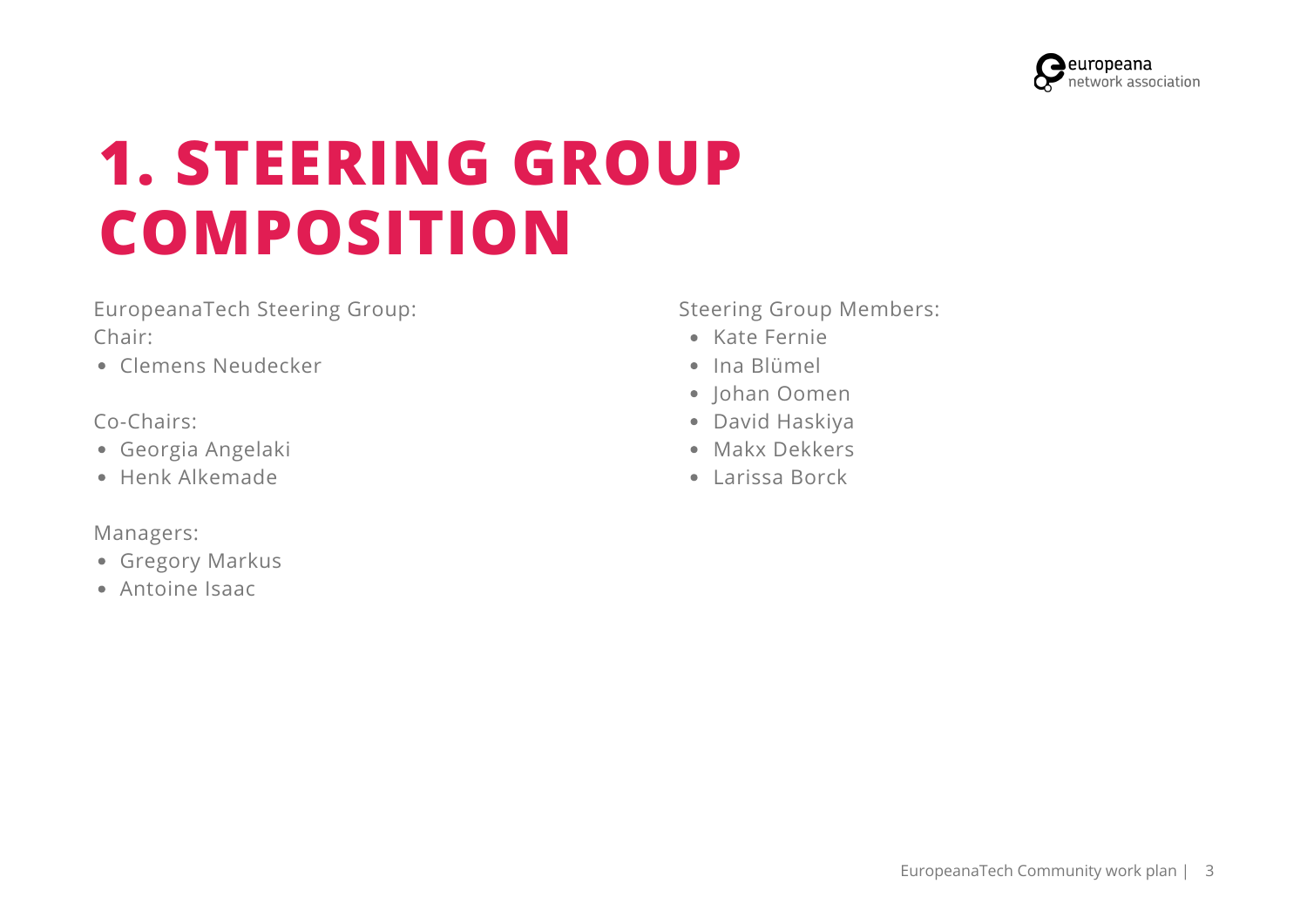

## **2. COMMUNITY ASPIRATION FOR 2021**

- Grow EuropeanaTech's role as a facilitator of knowledge exchange within the Europeana Network Association
- Support and accelerate the identification and adoption of new and innovative technologies for the cultural heritage sector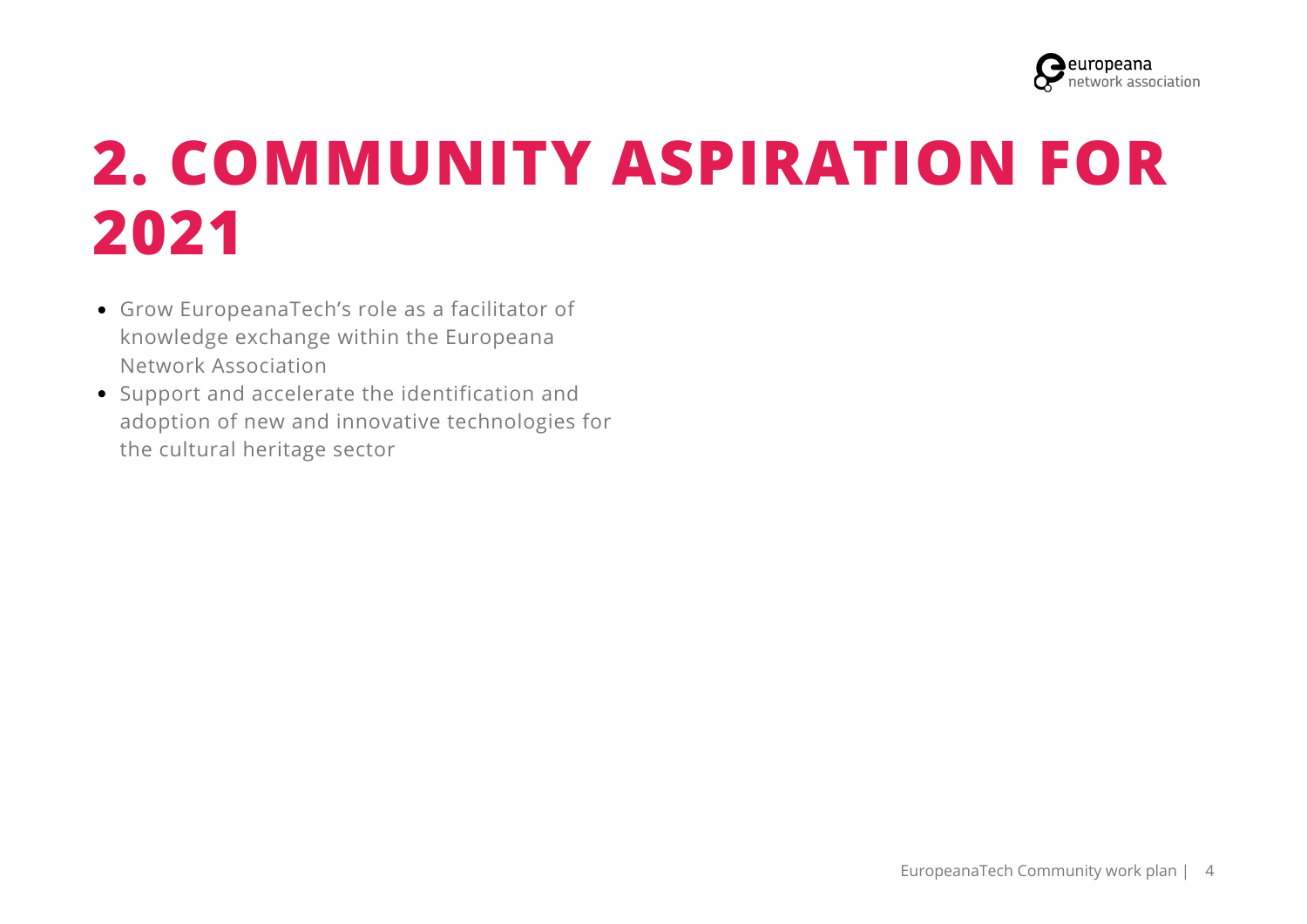

## **3. COMMUNITY PRIORITY AREAS**

Our priority areas of focus directly align with the Europeana 2021-2025 strategy:

*"Tech is changing all the time. Reflecting its public service role, Europeana will develop and use cuttingedge technologies such as artificial intelligence, etranslation and machine learning in line with the European Commission's Ethics guidelines for trustworthy AI"*

#### **AI in relation to Cultural Heritage**

We will continue our AI related efforts following the conclusion of the AI in Relation to GLAMs task force. These will include:

- Formation of a EuropeanaTech AI working group. This working group will provide a space for discussion and expertise to continue the focused growth of AI within digital cultural heritage.
- We will coordinate and share knowledge from other AI related groups for instance, AI4Media, AI4LAMs, AI+Museums Network.
- Start inventory on national AI investments across EU27 and see how much investments are made in the Cultural and Creative Industries to highlight its significance.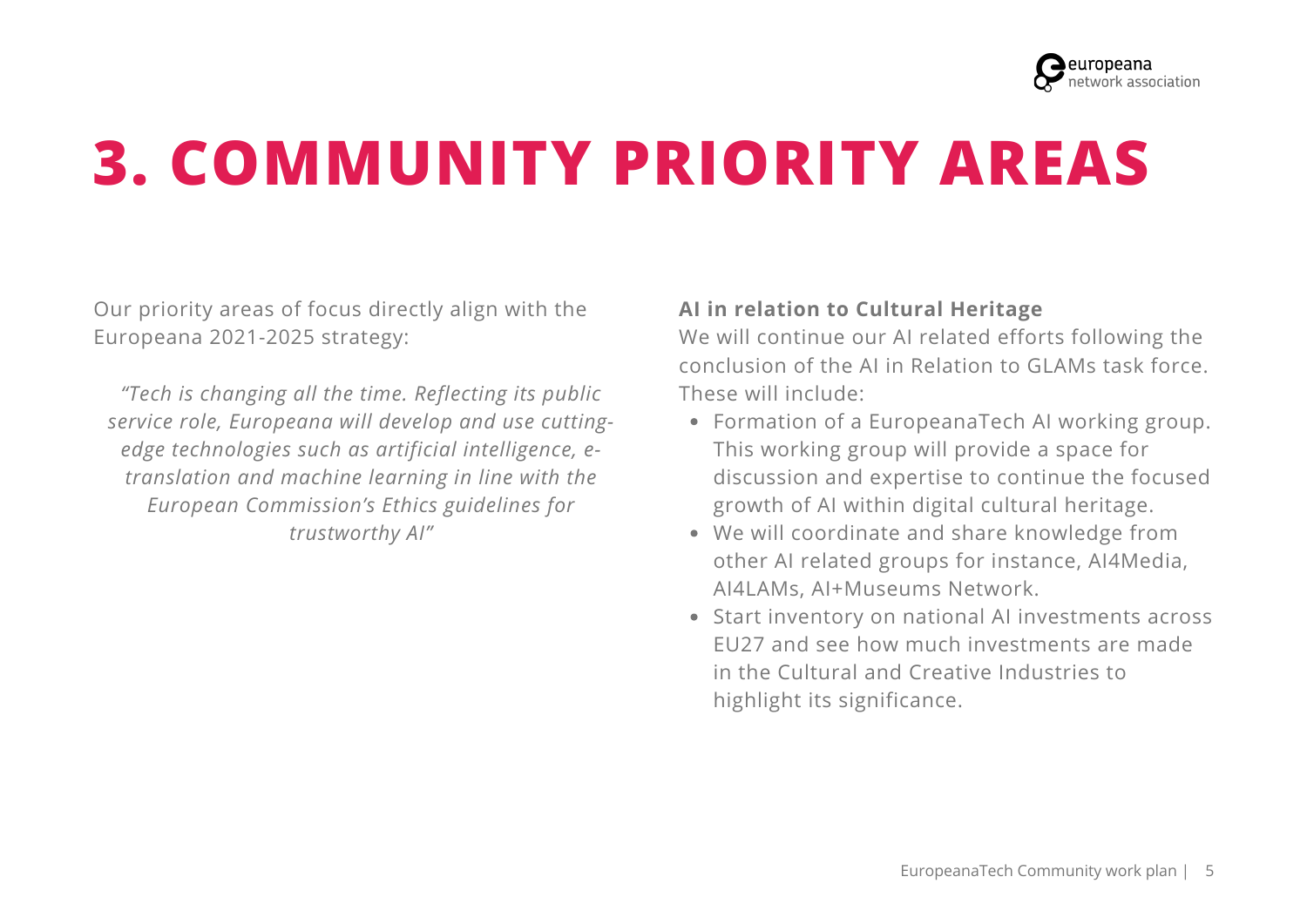

### **Multilingual discovery and access**

The steering group will investigate possible actions to enhance the multilingual coverage of vocabularies and cross-vocabulary alignment. Furthering Europeana's work with relation to fulltext, collaborating with and sharing knowledge with the EuropeanaTech community and related centres of competence such as e.g. Impact.

#### **3D Content**

Follow up the efforts from the 3D task force in relation to 3D standards, accessibility and interoperability of digital representations:

- Dialogue with IIIF 3D community, identify use cases
- 4CH centre of competence on 3D in cultural heritage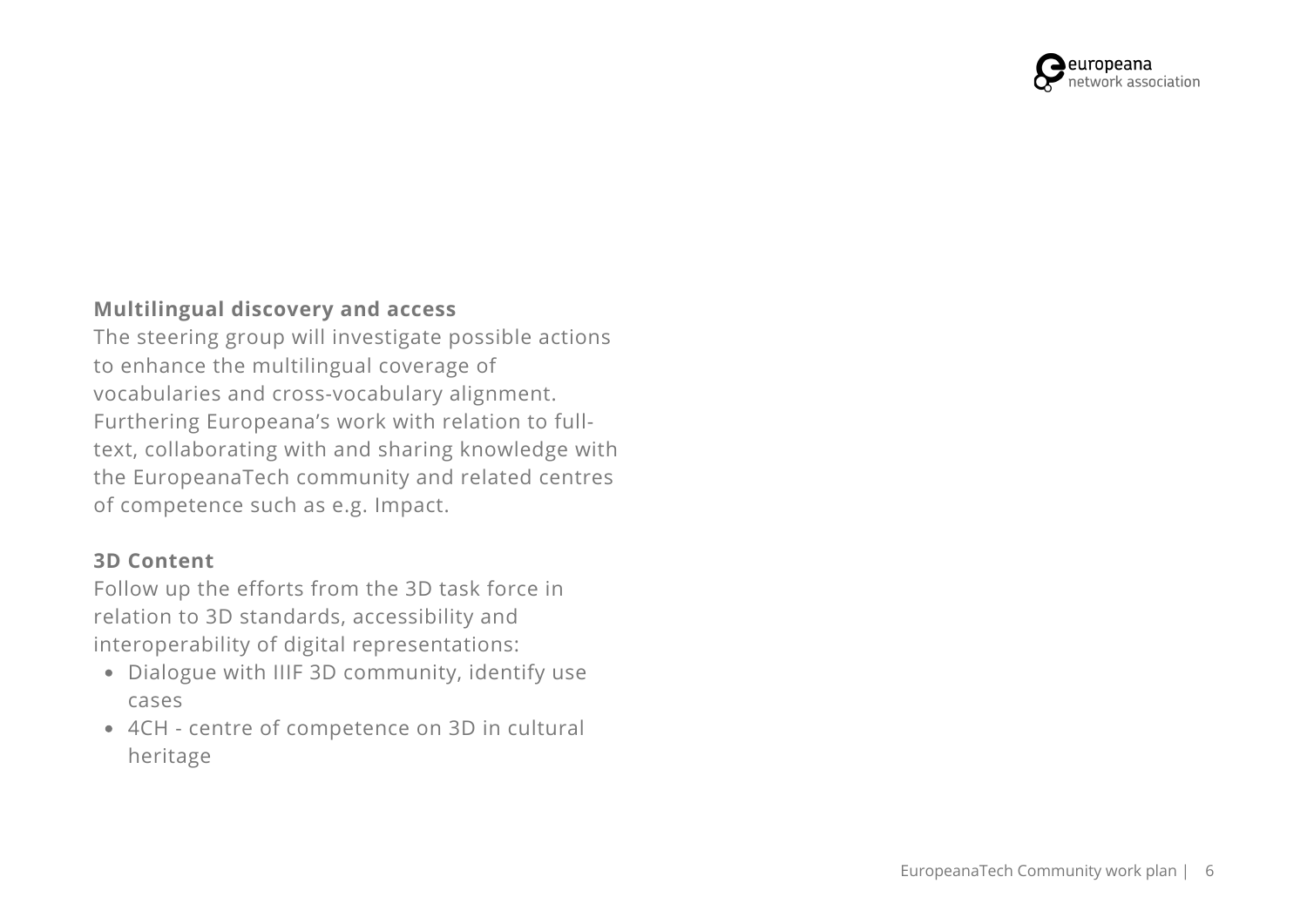

### **4. TASK FORCES AND WORKING GROUPS**

- EuropeanaTech will hold another open call for task forces from the EuropeanaTech community. However, due to travel uncertainties and to discourage superfluous travel we will require all task forces to coordinate digitally.
- The AV task force which was tabled for 2020 will resume activities in 2021.
- The AI in Relation to GLAMs task force will wrap up its activities in early 2021. This will include:
	- $\circ$  the finalization of the open call for AI datasets that was postponed to 2021
	- Delivery of final report
	- Establishing a formal AI in Cultural Heritage working group
- The Citations and Annotations TFs are still on "pause". Motivations to develop them in 2021 will be encouraged but the EuropeanaTech SG are not listing this as a priority.
- The EuropeanaTech x IIIF Working Groups will reevaluate its approach in order to reinvigorate the Europeana Network Associations' uptake of IIIF.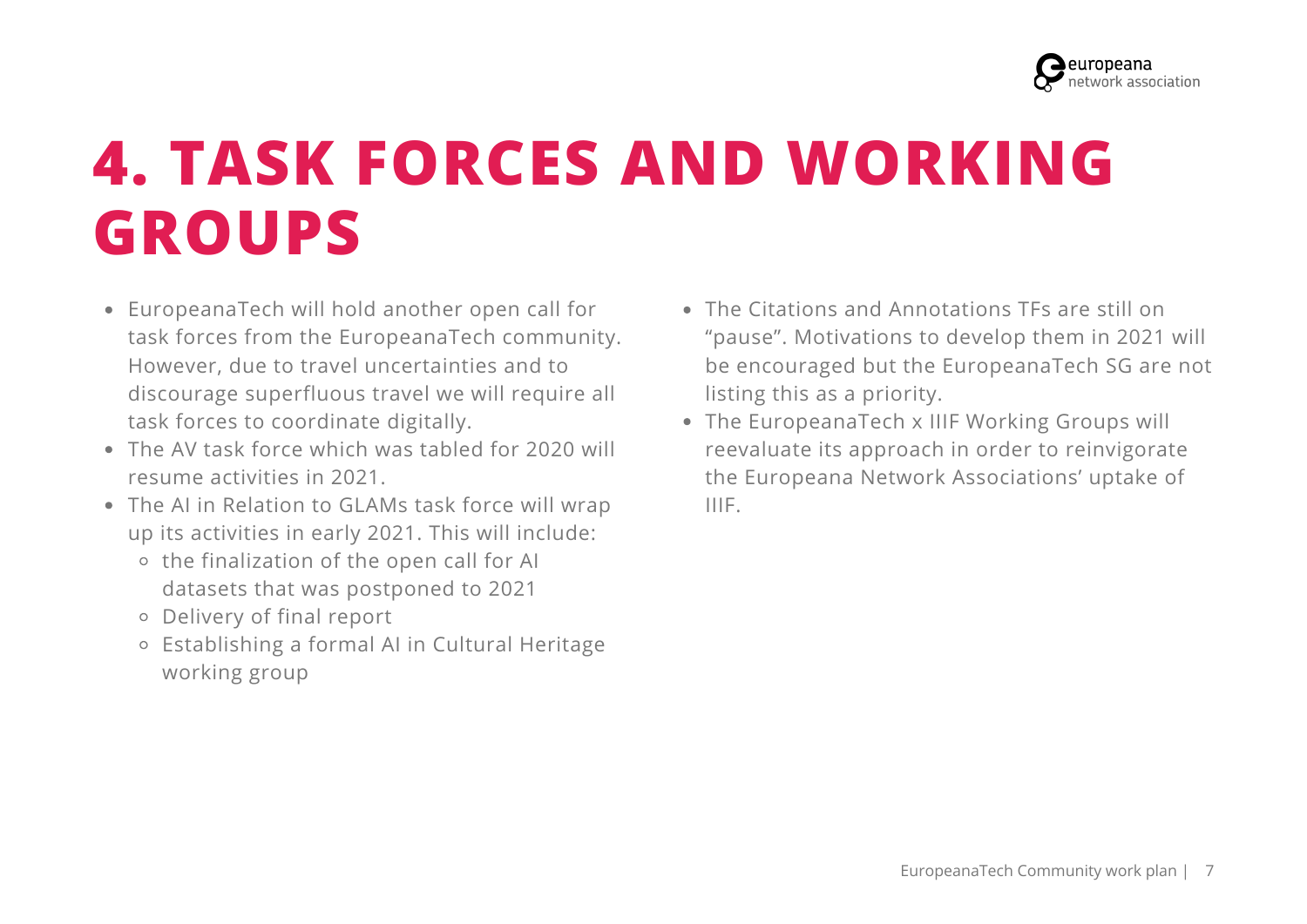

### **5. COMMUNITY OUTREACH AND COMMUNICATIONS**

- EuropeanaTech will continue contributing blogs to Europeana Pro.
- More issues of EuropeanaTech Insight will be published in 2021.
- EuropeanaTech will further pursue the task of coordinating Twitter Takeovers to grow engagement on the @EuropeanaTech Twitter account
- We will investigate a series of small webinars in replacement of EuropeanaTech main event/conference and will actively contribute to the development of the Europeana Capacity Building Framework
- Doing a webinar on "Saint George on a Bike" (and maybe other projects) work on computer vision and AI.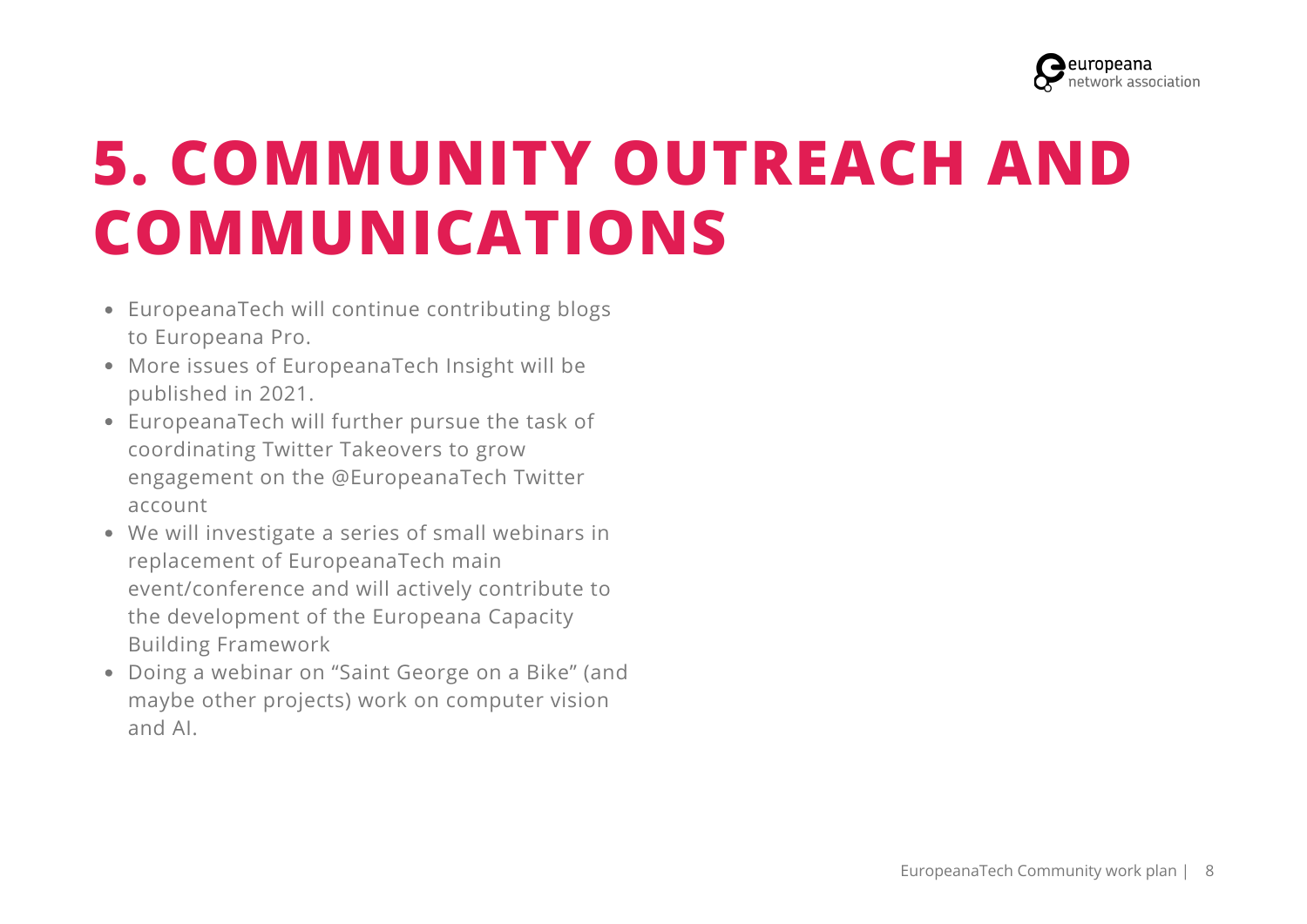

# **6. OTHER ACTIVITIES**

- Collaborate on updating the Europeana Research and Innovation agenda (first published in 2018) with the network in such a way that it could inform the funding calls within Horizon Europe.
- Run an open challenge at the beginning of the year inviting proposals for the assembly of suitable AI/ML datasets, drawing from the extensive Europeana Collections. We are aiming for the creation of large, well-documented datasets that are shaped for direct takeup for AI/ML purposes (e.g. training a model) and that can be made publicly available on the relevant online platforms under open licenses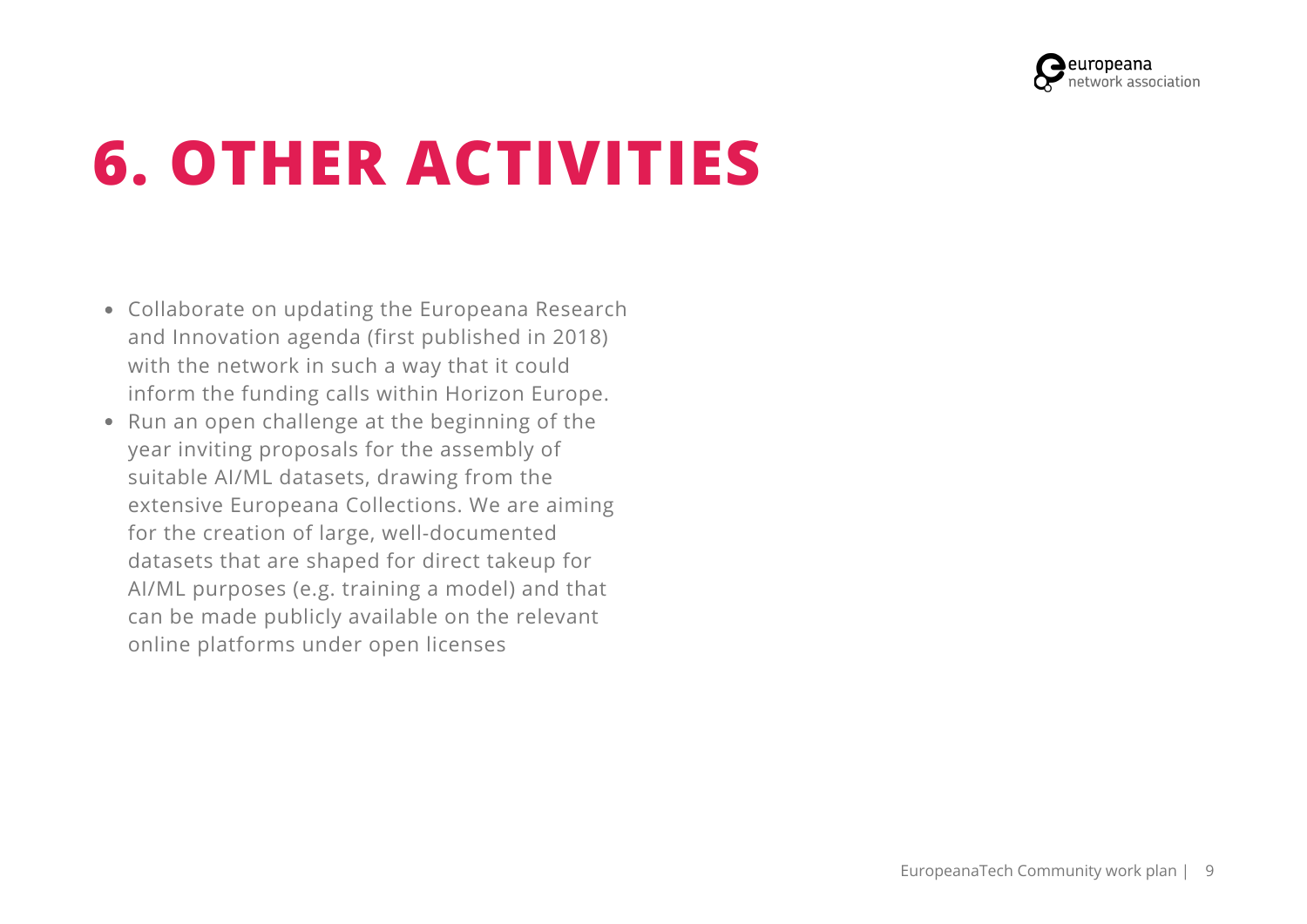

### **7. BUDGET BREAK-DOWN**

Including reserve list of activities in case there is extra budget by July 2021

Activity

AI open call / challenge Spending Quarter

 $\bullet$  01

Amount

5.000EUR (2020 carry over)

Activity

AV Task Force

Spending Quarter

 $\bullet$  Q3

Amount

● 2.500FUR

Activity

• New open call /challenge Spending Quarter

 $\bullet$  Q4

Amount

• 2.500EUR